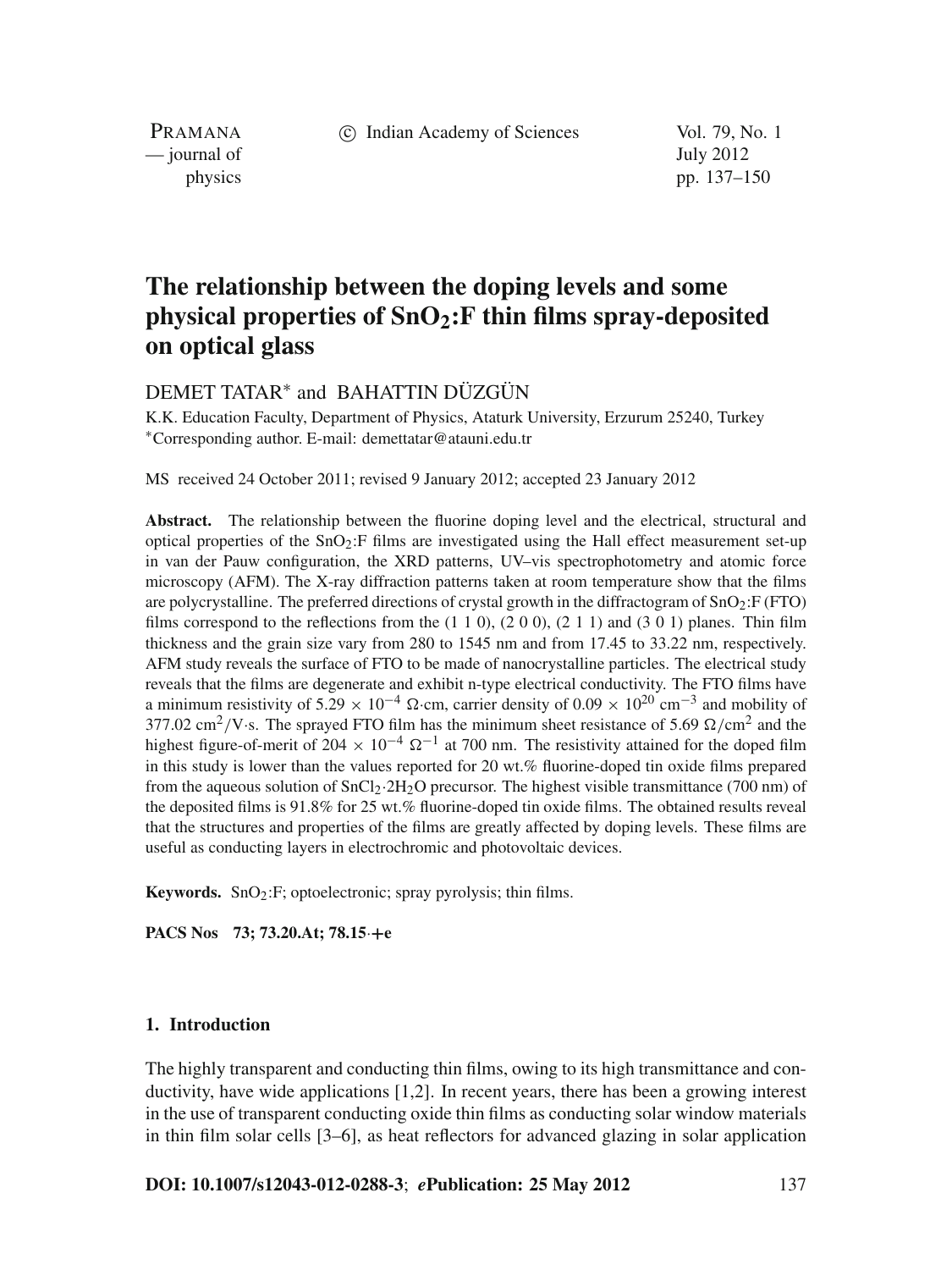[7,8] and as gas sensors [5–13]. Tin oxide is the first transparent conductor which is significantly commercialized [5,9,14]. Among the different transparent conductive oxides,  $SnO<sub>2</sub>$  films doped with fluorine or antimony seem to be the most appropriate for use in solar cells, owing to its low electrical resistivity and high optical transmittance.  $SnO<sub>2</sub>$  is chemically inert, mechanically hard, and can resist high temperatures [5]. Many excellent reviews of transparent conductive oxides are available [15]. Doped or undoped  $SnO<sub>2</sub>$ can be synthesized by numerous techniques such as thermal evaporation [3,9], sputtering [5,9–12,16,17], chemical vapour deposition [3,18–20], sol–gel dip coating [3,17,21], painting [3,17,22], spray pyrolysis [3,5,7,13,20,23–26], hydrothermal method [27] and pyrosol deposition [3,20,28–30]. Among the various deposition techniques, the spray pyrolysis is the most suitable method for the preparation of doped tin oxide thin films because of its simple and inexpensive experimental arrangement, ease of adding various doping materials, reproducibility, high growth rate and mass production capability for uniform large area coatings, which are desirable for industrial solar cell applications [3,5,11,13,17,23,31,32]. However, large area film production is economical and this is the essential characteristic of the simple spray pyrolysis technique [16]. Usually, the chemical spray pyrolysis route is used to deposit FTOs at optimized substrate temperatures of around 723–748 K [20]. Tin oxide is a wide band gap ( $\sim$ 4 eV) and indirect band gap (of about 2.6 eV) nonstoichiometric semiconductor [33,34]. It has low n-type resistivity  $(10^{-3} \Omega \text{ cm})$  and high transparency (90%) in the visible region [35].

In the present work,  $SnO<sub>2</sub>:F$  thin films were prepared by the spray pyrolysis (SP) technique at substrate temperature of 440 °C using dehydrate stannous chloride  $(SnCl_2.2H_2O)$ (98% purity, Merck) and ammonium fluoride (NH<sub>4</sub>F) (99% purity, Merck) as precursors. The aim of this work is to study the relationship between the doping levels and some physical properties of  $SnO<sub>2</sub>:F$  thin films such as the electrical, structural and optical properties. The results obtained are compared and discussed with the specified results by several researchers.

# **2. Experimental details**

The fluorine-doped tin oxide thin films in the present study were prepared using a homemade spray pyrolysis apparatus. Thin films of  $SnO<sub>2</sub>:F (FTO)$  were deposited on an optical glass substrate (75  $\times$  25  $\times$  1 mm<sup>3</sup>). Dehydrate stannous chloride (SnCl<sub>2</sub>·2H<sub>2</sub>O) (98%) purity Merck) was used for making the precursor solution for  $SnO<sub>2</sub>$  thin films. 10 g of SnCl2·2H2O dissolved in 5 ml of concentrated hydrochloric acid (HCl) was heated at 90◦C for 10 min. HCl was added to break down the polymer molecules that were formed when diluting with methanol. This mixture diluted by adding methanol served as starting solution and the diluted solution was made up to 25 ml. For fluorine doping, ammonium fluoride (NH<sub>4</sub>F) (99% purity, Merck) dissolved in doubly distilled water  $(25 \text{ ml})$  was added to the starting solution, so that fluorine doping was in the range of 10–35 wt.%, at an interval of 5 wt.%. In each case, the spray solutions prepared was 50 ml. The spray solutions were magnetically stirred for 1 h and finally were filtered by a syringe filter having 0.2  $\mu$ m pore size before spraying on the substrate. Microscopic glasses having  $75 \times 25 \times 1$  mm<sup>3</sup> dimension were used as substrates. The substrates were washed with water, then boiled in concentrated chromic acid and kept in distilled water for 48 h [4];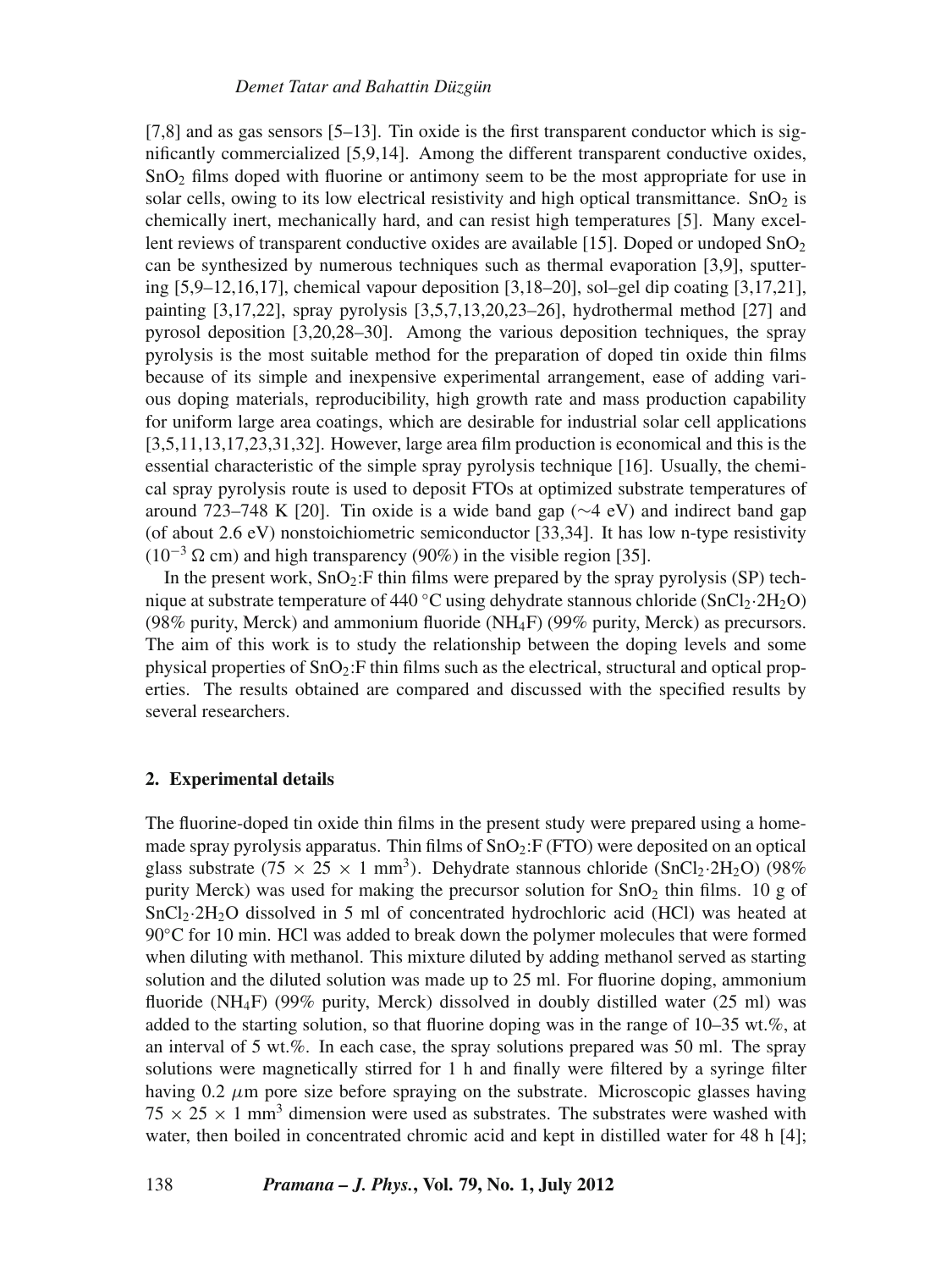# *The relationship between the doping le*v*els of FTO thin films*

finally substrates were cleaned with organic solvents and ultrasonic cleaner. The substrates were pre-heated to the required temperature. The normalized distance between the spray nozzle and the substrate was 40 cm and the spray angle  $(\alpha)$  was 45°. The flow rate (1.25 ml/min), total spraying quantity (50 ml) and plate rotation speed (20 rpm/min) were kept fixed. Filtered compressed air was used as the carrier gas. The flow rate of air used as a carrier gas was about 1.25 ml/min. The total deposition time was maintained at 40 min for each film. The substrate temperature (working temperature) was  $440^{\circ}$ C. The substrate temperature was maintained using a k-type thermocouple-based digital temperature controller. Uniform coating was achieved by rotating the substrate with a speed of 20 rpm/min in its plane. The samples were produced simultaneously at a substrate temperature of 440◦C. After deposition, the coated substrates were allowed to cool down naturally to room temperature. In each process, more samples were produced simultaneously at each doping levels. It was realized that the crystals have similar properties and then investigated some physical properties.

The structural characterization of the films was carried out by X-ray diffraction (XRD) measurements using a Rigaku D/Max-IIIC diffractometer with CuK $\alpha$  radiation ( $\lambda$  = 1.5418 Å), at 30 kV, 10 mA. Film thicknesses were measured by a conventional mass method and were confirmed with the Swanepoel method [30,36]. Surface morphology of the resulting films was examined using atomic force microscopy (AFM) (Nanomagnetics-Instrument). The electrical measurements were carried out by Hall measurements in Van der Pauw configuration at room temperature. Optical transmittance measurements of the FTO films were carried out using UV–vis spectrophotometer (Perkin–Elmer, Lambda 35) in wavelength ranging from 300 to 1000 nm.

#### **3. Results and discussion**

#### 3.1 *Structural properties*

The surface morphology of the films was studied by AFM. The AFM surface 2D images obtained for  $SnO<sub>2</sub>:F$  films prepared with different fluorine doping concentrations are shown in figure 1. Smaller grains started appearing on the surface, once the fluorine doping has commenced. The root mean square (RMS) values of surface roughness is found to be 30–202 nm in FTO films. The RMS roughness of the films doped with 20 wt.% F is the lowest in comparison with other films (table 1). Figure 1 shows 2D AFM images from 10 wt.% to 35 wt.% F-doped SnO2 films. Detailed AFM study reveals that the roughness of the film depends on the doping levels. From AFM images, it was observed that the grain size become larger and the crystallinity was improved with the increase in doping levels.

The XRD patterns recorded for  $SnO<sub>2</sub>:F$  thin films deposited by the spray pyrolysis technique as a function of the doped levels are shown in figure 2. The films are polycrystalline and two directions of crystal growth appear in the diffractogram of the film deposited at the lower doping concentration, corresponding to the reflections from the (2 0 0) and (3 0 1) planes. With the increase in the doping concentration, a new direction of crystal growth appears, corresponding to the reflection from the  $(1\ 1\ 0)$ ,  $(2\ 1\ 1)$  and (2 0 0) planes. The presence of other peaks such as (1 0 1), (2 2 0), (3 1 0), (3 0 1), (3 2 1)

*Pramana – J. Phys.***, Vol. 79, No. 1, July 2012** 139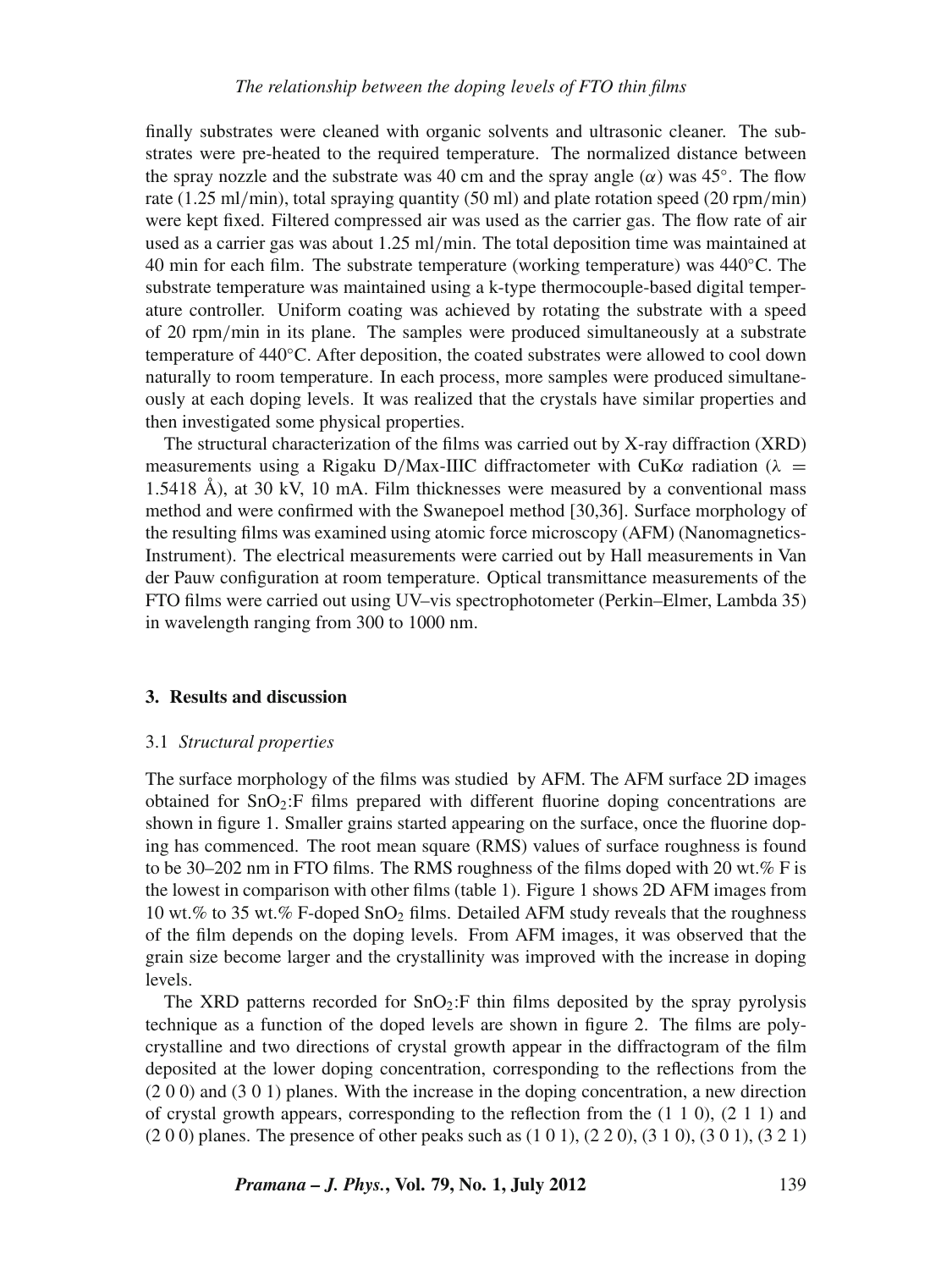

**Figure 1.** The AFM surface 2D images of FTO films as a function of F-doping concentrations: (**a**) 10 wt.%, (**b**) 15 wt.%, (**c**) 20 wt.%, (**d**) 25 wt.%, (**e**) 30 wt.%, (**f**) 35 wt.%.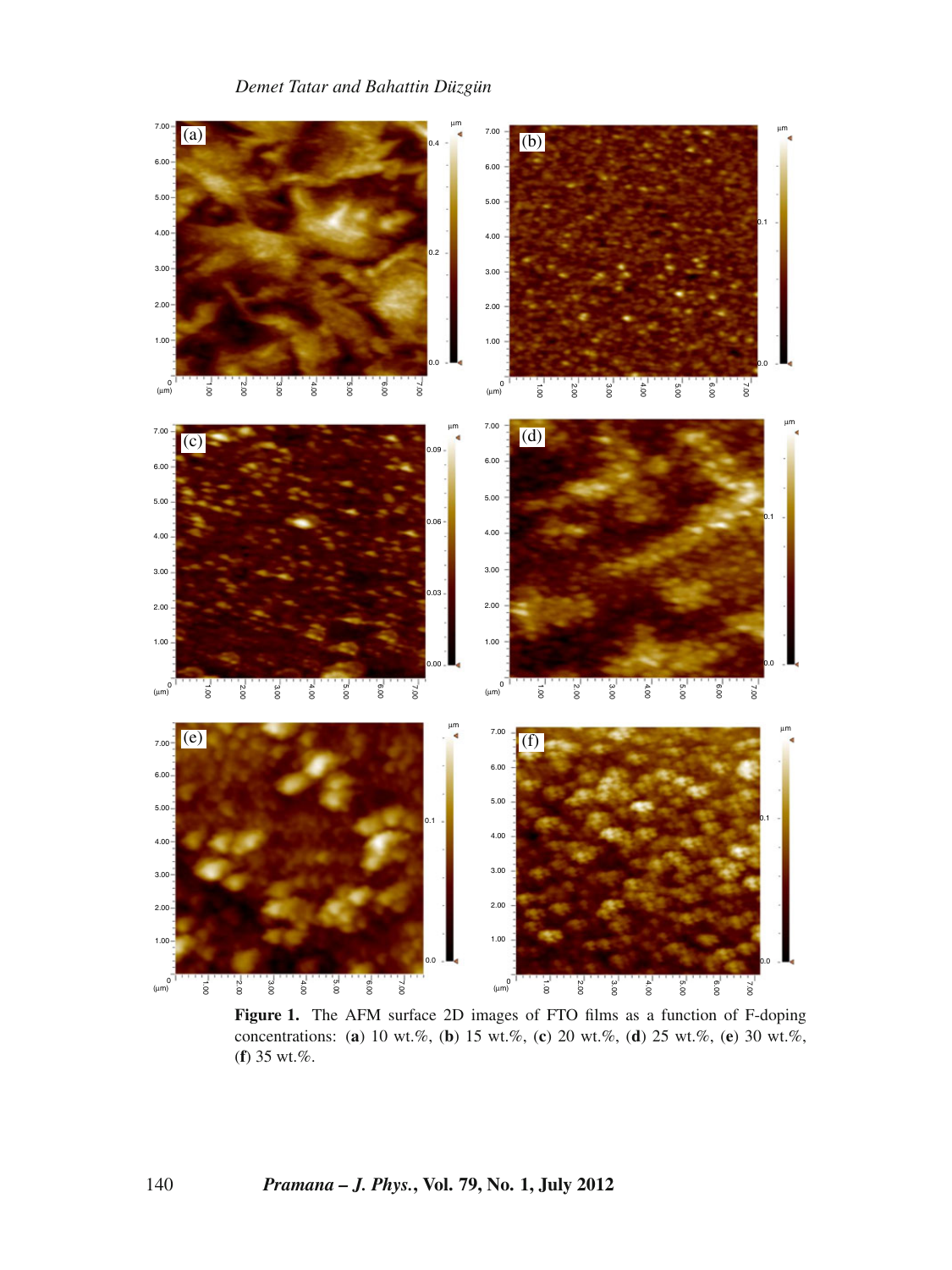*The relationship between the doping le*v*els of FTO thin films*

| Sample                       | $D$ (nm) | $\delta$ (×10 <sup>15</sup> lines/m <sup>2</sup> ) | $RMS$ (nm) | $T_{\text{avg}}(\%)$<br>(at 700 nm) | $\phi$ (×10 <sup>-4</sup> $\Omega^{-1}$ ) |
|------------------------------|----------|----------------------------------------------------|------------|-------------------------------------|-------------------------------------------|
| $10 \text{ wt.} \% F$        | 24.29    | 1.695                                              | 202        | 74.7                                | 95                                        |
| 15 wt.% $\mathcal{F}$        | 33.22    | 0.906                                              | 64         | 82.9                                | 196                                       |
| $20 \,\text{wt}\%$ F         | 17.45    | 3.284                                              | 30         | 89.7                                | 204                                       |
| $25 \text{ wt.} \% F$        | 30.56    | 1.071                                              | 71         | 91.8                                | 68                                        |
| $30 \,\text{wt}.\% \text{F}$ | 22.73    | 1.936                                              | 76         | 80.8                                | 14                                        |
| $35 \text{ wt.} %$           | 26.49    | 1.425                                              | 75         | 72.3                                | 26                                        |

**Table 1.** Values of the roughness parameter RMS,  $T_{avg}$ , the dislocation density ( $\delta$ ), the size of the crystallite  $(D)$  and figure-of-merit  $(\phi)$  for FTO thin films with different doping concentrations.



**Figure 2.** XRD spectra of the FTO films deposited on glass at different concentrations.

*Pramana – J. Phys.***, Vol. 79, No. 1, July 2012** 141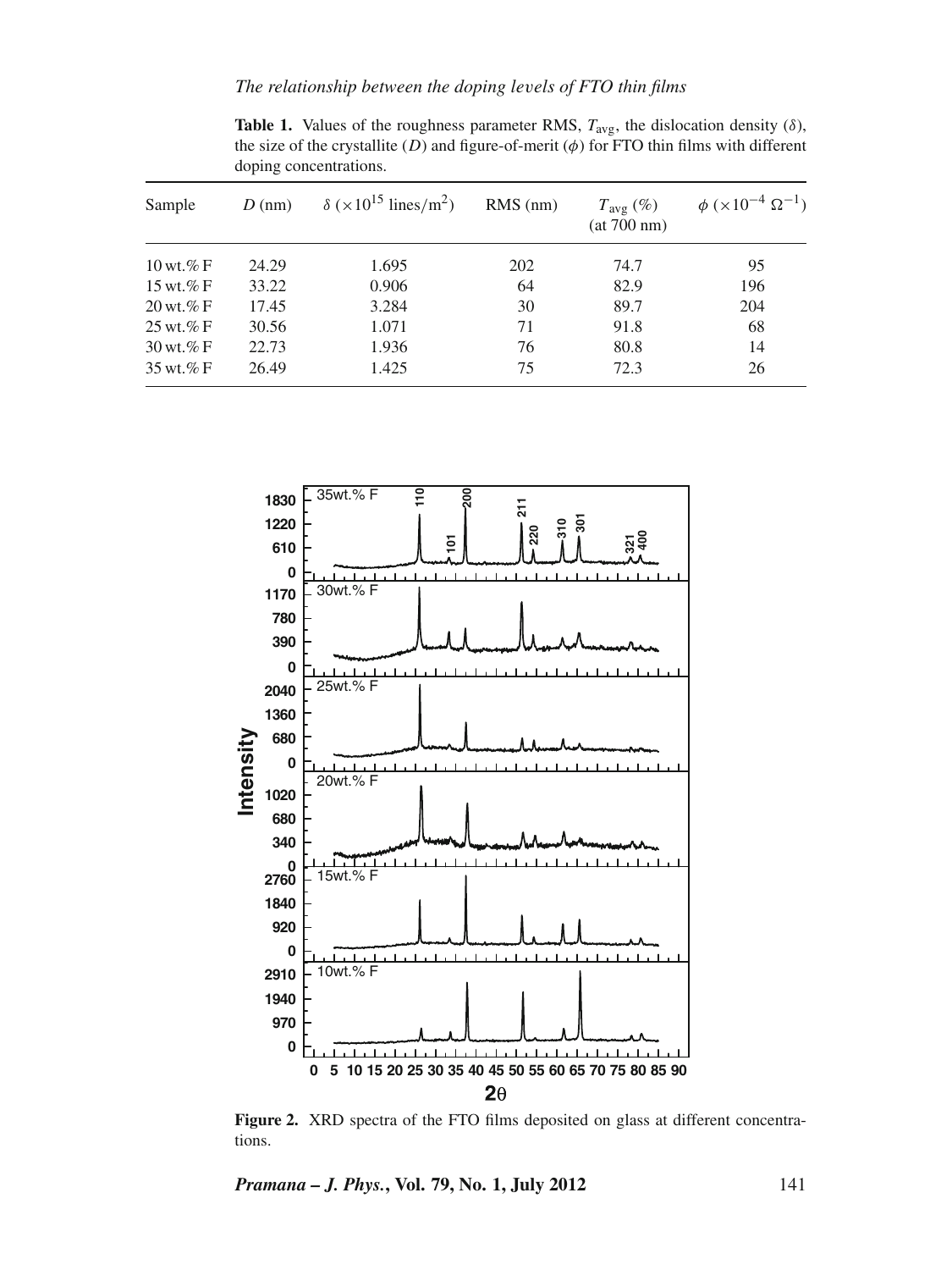and (4 0 0) have also been detected but with substantially lower intensities at the higher doping concentration, which means the crystal growth is enhanced and the grain size is increased.

For films with 10 and 15 wt.% fluorine doping concentrations, the preferential orientation is (2 0 0) and for films with 20, 25 and 30 wt.% fluorine concentrations, the preferential orientation is (1 1 0). For films with 35 wt.% fluorine doping concentration, the most preferred orientation is  $(2 0 0)$  (figure 2). The preferred growth is always favoured by a high substrate temperature (fixed at 440°C) and a specific interaction of the nucleus with the substrate surface. The preferred orientation of a crystal plane depends on the surface energy of interaction, i.e., the orientation of the plane with lower surface energy of interaction is favoured [2]. In the present case, the (2 0 0) plane has been observed to have the minimum surface energy of interaction due to high substrate

| $c(\AA)$ | $a(\AA)$ | $d_{\text{obs}}(\text{\AA})$ | $d_{\rm st}$ (Å) | (h k l) | Sample    |
|----------|----------|------------------------------|------------------|---------|-----------|
| 3.2032   | 4.7532   | 3.3610                       | 3.3470           | 110     | 10 wt.% F |
|          |          | 2.3766                       | 2.3690           | 200     |           |
|          |          | 1.7699                       | 1.7641           | 211     |           |
|          |          | 1.4199                       | 1.4155           | 301     |           |
| 3.2147   | 4.8127   | 3.4031                       | 3.3470           | 110     | 15 wt.% F |
|          |          | 2.3957                       | 2.3690           | 200     |           |
|          |          | 1.7785                       | 1.7641           | 211     |           |
|          |          | 1.4237                       | 1.4155           | 301     |           |
| 3.2042   | 4.7563   | 3.3632                       | 3.3953           | 110     | 20 wt.% F |
|          |          | 2.3725                       | 1.7795           | 200     |           |
|          |          | 1.7699                       | 1.6854           | 211     |           |
|          |          | 1.4215                       | 1.4155           | 301     |           |
| 3.2261   | 4.8085   | 3.4001                       | 3.3470           | 110     | 25 wt.% F |
|          |          | 2.3948                       | 2.3690           | 200     |           |
|          |          | 1.7776                       | 1.7641           | 211     |           |
|          |          | 1.4235                       | 1.4155           | 301     |           |
| 3.2248   | 4.8390   | 3.4217                       | 3.3470           | 110     | 30 wt.% F |
|          |          | 2.4038                       | 2.3690           | 200     |           |
|          |          | 1.7800                       | 1.7641           | 211     |           |
|          |          | 1.4273                       | 1.4155           | 301     |           |
| 3.2260   | 4.8291   | 3.4147                       | 3.3470           | 110     | 35 wt.% F |
|          |          | 2.4032                       | 2.3690           | 200     |           |
|          |          | 1.7820                       | 1.7641           | 211     |           |
|          |          | 1.4259                       | 1.4155           | 301     |           |

**Table 2.** Structural parameters of FTO thin films with different doping concentrations.

Standard JCPDS Card No: 41–1445; *a* = 4.738, *c* = 3.187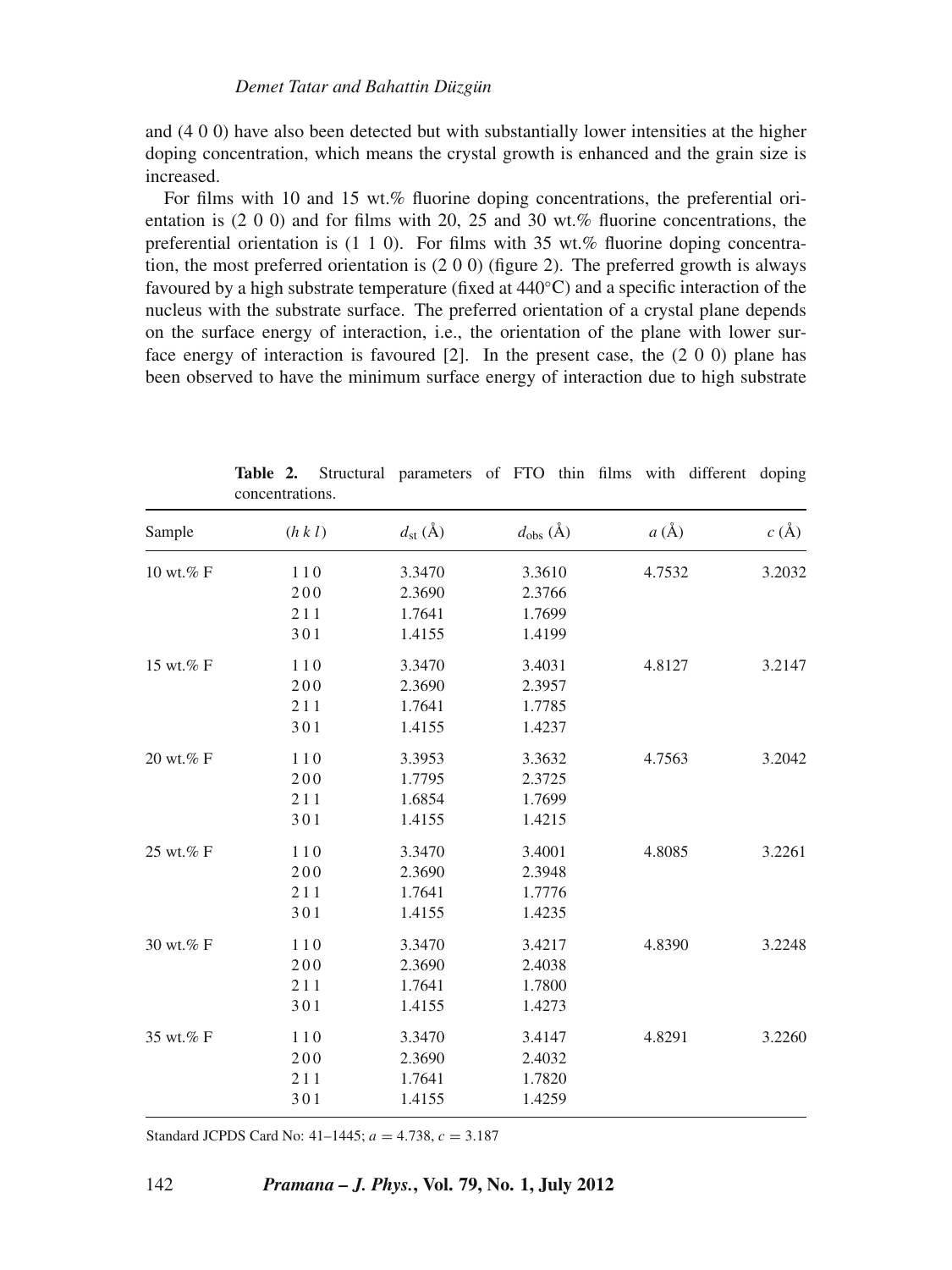temperature of  $440^{\circ}$ C. Further, the intensity of the (2 0 0) peak increased fluorine doping concentration initially, but the intensity of the  $(1\ 1\ 0)$  peak decreased for increasing in F doping [1]. In addition to these issues, it has been reported that the preferred orientation depends on source of the compounds, solvent and growth parameters such as solution concentration, solution feed rate, deposition temperature and spraying gas pressure [26,36]. It was observed that the preferential orientations of crystal growth are strongly dependent on their concentration.

The thicknesses of SnO<sub>2</sub> films doped with 10, 15, 20, 25, 30 and 35 wt.% F were measured to be 271–1521 nm by conventional mass method [37] and were confirmed by the Swanepoel method using Standard formula [38]. The refractive indexes of films were seen to change from 1.65 to 1.6572. The grain sizes of  $SnO<sub>2</sub>:F$  films deposited with different doping levels were calculated using Scherrer's formula [4,20,26,31],  $D =$  $0.9\lambda/(\beta \cos \theta)$ , where *D* is the size of the crystallite,  $\beta$  is the broadening of diffraction line measured at half its maximum intensity in radians and  $\lambda$  is the wavelength of X-rays  $(\lambda = 1.5418 \text{ Å})$ . The calculated values of grain size and RMS are given in table 1. It may be seen that the grain size changes more slowly, before decreasing from 15 wt.% to 20 wt.%, then increasing up to 20 wt.%, then quickly decreasing up to 25 wt.% with increase in fluorine doping. This indicates that the grain size of the film depends on the concentration of the dopant. In this study, the obtained values for  $SnO<sub>2</sub>:F$  thin films are in good agreement with the earlier report [39].

The lattice constants *a* and *c*, for the tetragonal phase structure is determined by the relation  $(1/d^2) = \{[(h^2 + k^2)/a^2] + (l^2/c^2)\}\$  where *d* is the interplaner distance and  $(h, k, l)$  are Miller indices, respectively. The calculated lattice constants *a* and *c* are given in table 2. The lattice parameters *a* and *c* respectively are found to vary from 4.7532 to 4.8390 and 3.2032 and 3.2261 Å. The change in lattice constant for the spray-deposited thin film over the bulk clearly suggests that the film grains are strained, which may be due to the change in the nature and concentration of the native imperfections [40].

The growth mechanism involving dislocation is a matter of importance. Dislocations are imperfect in a crystal associated with the mis-registry of the lattice in one part of the crystal with respect to the other parts. Unlike vacancies and interstitial atoms, dislocations are insufficient to account for their existence in the observed dislocation densities [41–43]. The dislocation density  $(\delta)$  is defined as the length of dislocation lines per unit volume, since  $\delta$  is the measure of the amount of defects in a crystal. In our case, dislocation density (δ) was determined using the relation  $\delta = 1/D^2$  where *D* is the size of the crystallite  $[40,43-45]$ . For SnO<sub>2</sub>:F thin films these values are given in table 1 and the structural parameters are summarized in table 2.

# 3.2 *Electrical properties*

The electrical properties were investigated by Hall measurements in Van der Pauw configuration at room temperature. The negative sign of Hall coefficient confirmed the n-type conductivity of the films. Figure 3 shows resistivity  $(\rho)$ , mobility  $(\mu)$  and carrier concentration (*n*) of FTO films as a function of the doping levels. The results are also given in table 3. The values of  $\mu$ , *n* and  $\rho$  are obtained from the combined measurements of resistivity and Hall coefficient. As seen in table 3, there is a decrease in the resistivity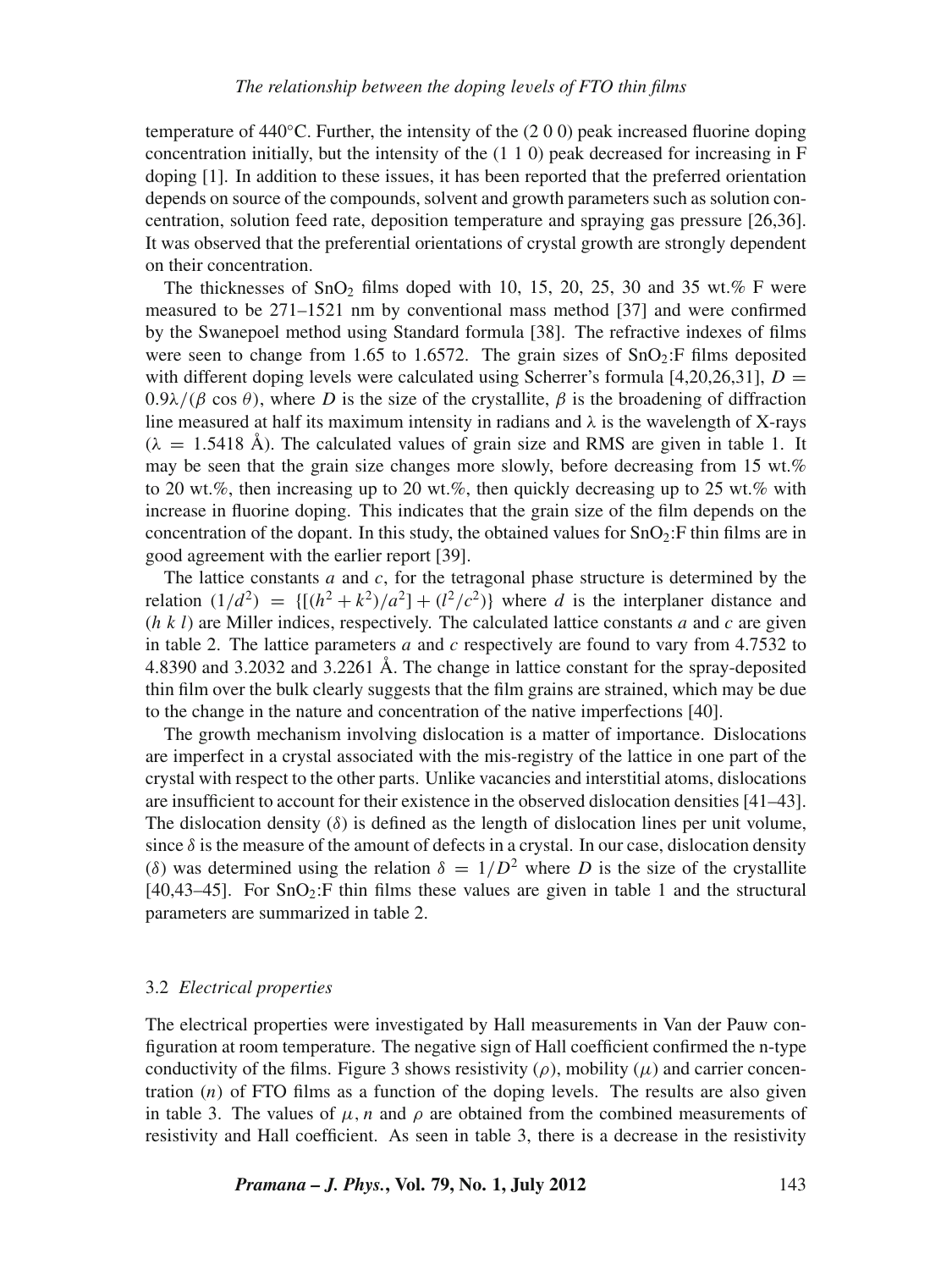

**Figure 3.** Resistivity, mobility and carrier concentration of FTO films as a function of F-doping concentration.

with the doping levels. It may be seen that resistivity decreases with increasing fluorine doping. As the doping level is increased from 10 wt.% to 20 wt.%, the resistivity ( $\rho$ ) is decreased and then again increased. Hall mobility  $(\mu)$  and carrier concentration  $(n)$  are also measured and the results are included in the same figure.

The sheet resistance  $(R_{sh})$  of the films deposited on an optical glass substrate varied from 82.92 to 5.69  $\Omega$ /cm<sup>2</sup>. Sheet resistance ( $R_{sh}$ ) is a useful parameter for comparing thin films, particularly, those of the same material deposited under similar conditions [30]. The variation of sheet resistance and resistivity of  $SnO<sub>2</sub>:F films$  with doping level are shown figure 4. For 20 wt.% F, both  $R_{\rm sh}$  and  $\rho$  are found low. It is observed that the value of  $\rho = 5.29 \times 10^{-4}$  ohm·cm is minimum for 20 wt.% F doping, indicating this to be the optimum concentration for possible applications. It is well known from many

|                       | different doping concentrations. |       |                                                                                                                                                              |        |                                       |
|-----------------------|----------------------------------|-------|--------------------------------------------------------------------------------------------------------------------------------------------------------------|--------|---------------------------------------|
| Sample                | $t$ (nm)                         |       | $R_s \left( \Omega / \text{cm}^2 \right)$ $\rho \left( \times 10^{-4} \Omega \text{ cm} \right)$ $\mu \left( \text{cm}^2 / \text{ V} \cdot \text{s} \right)$ |        | $n \times 10^{20}$ cm <sup>-3</sup> ) |
| 10 wt.% $F$           | 271                              | 5.69  | 8.79                                                                                                                                                         | 87.87  | 0.809                                 |
| 15 wt.% $F$           | 312                              | 7.81  | 5.49                                                                                                                                                         | 298.76 | 0.38                                  |
| $20 \text{ wt.} \%$ F | 692                              | 16.52 | 5.29                                                                                                                                                         | 113.52 | 1.04                                  |
| 25 wt. $%$ F          | 699                              | 62.22 | 17.48                                                                                                                                                        | 377.02 | 0.09                                  |
| 30 wt.% $F$           | 743                              | 82.92 | 60.03                                                                                                                                                        | 105.52 | 0.099                                 |
| 35 wt. $%$ F          | 1521                             | 14.97 | 11.12                                                                                                                                                        | 38.97  | 1.44                                  |

**Table 3.** Electrical parameters (thickness  $(t)$ , sheet resistance  $(R_s)$ , electrical resistivity  $(\rho)$ , electron mobility  $(\mu)$ , free electron concentration  $(n)$ ) of FTO thin films with different doping concentrations.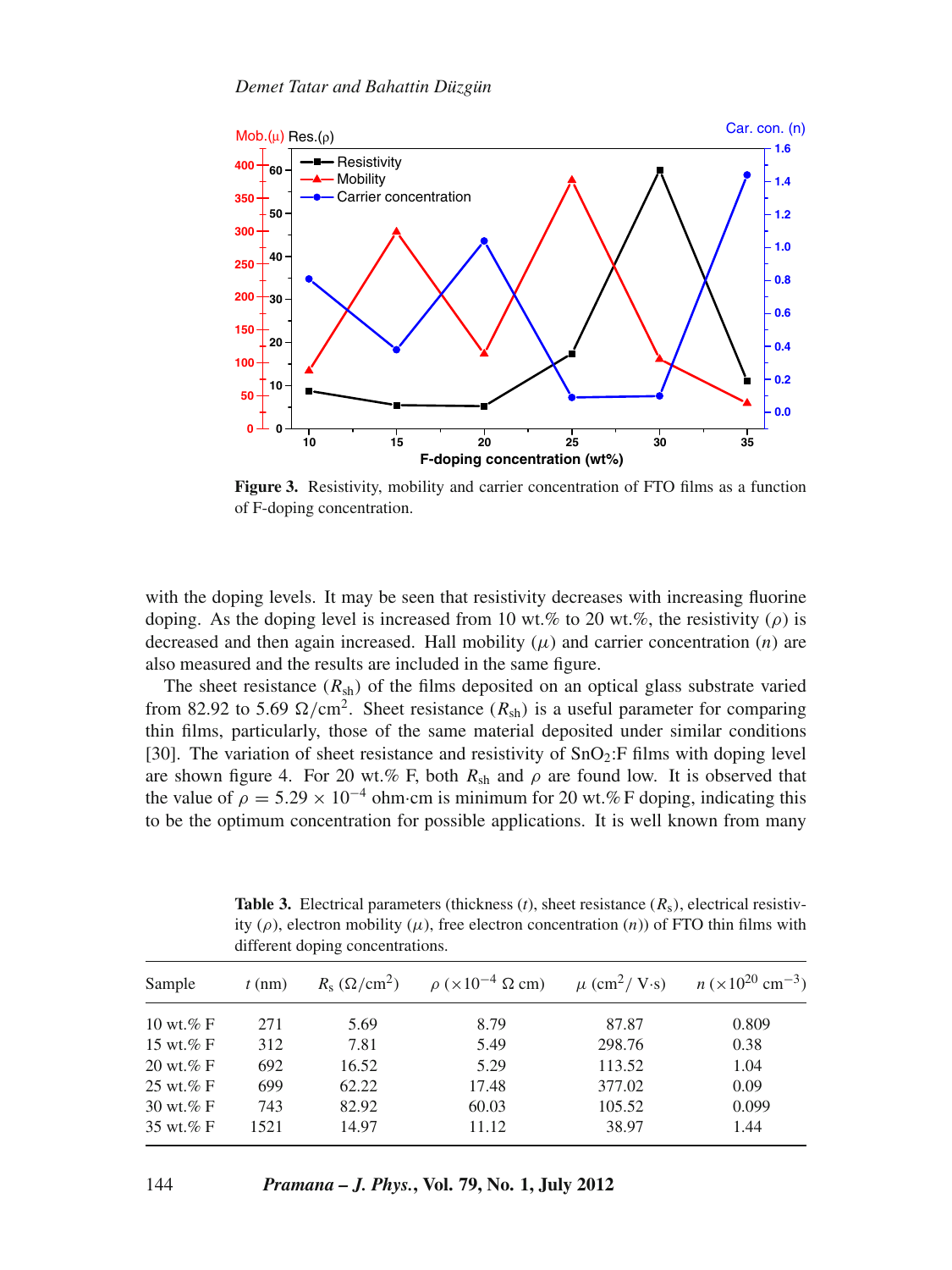

**Figure 4.** Variation of sheet resistance and resistivity of  $SnO<sub>2</sub>:F$  films with different fluorine concentrations.

previous studies that the doping levels govern the stoichiometric variation of  $SnO<sub>2</sub>$  film. With increasing doping levels, the film becomes nonstoichiometric, which indicates that the surface mobility of the sputtered ions at the sample surface is enhanced with doping and thus the grain size becomes larger. This results in carrier scattering due to reduced grain boundaries and enhanced mobility. Also, the electrical properties of FTO films were enhanced with doping levels. This is consistent with the other studies [13].

#### 3.3 *Optical properties*

Figure 5 shows the variation of transmittance  $(T)$  with respect to the wavelength of FTO thin films with different flourine doping levels. The maximum transmittance is 92% and 90% (700 nm), respectively for 25 wt.% F and 20 wt.% F concentration (table 1). The visible transmittance attained for the doped film in this study is higher than the values reported for 20 wt.% F-doped tin oxide films. The increase in transmittance is attributed to both the well-crystallized film and the pinhole free surface [30].

The thickness of the film is calculated using the following relation [4,47]:

$$
t = \left(2\left[n(\lambda_1)/\lambda_1 - n(\lambda_2)/\lambda_2\right]\right)^{-1},
$$

where  $n(\lambda_1)$  and  $n(\lambda_2)$  are the refractive indexes at the two adjacent maxima (or minima) at  $\lambda_1$  and  $\lambda_2$ .

*Pramana – J. Phys.***, Vol. 79, No. 1, July 2012** 145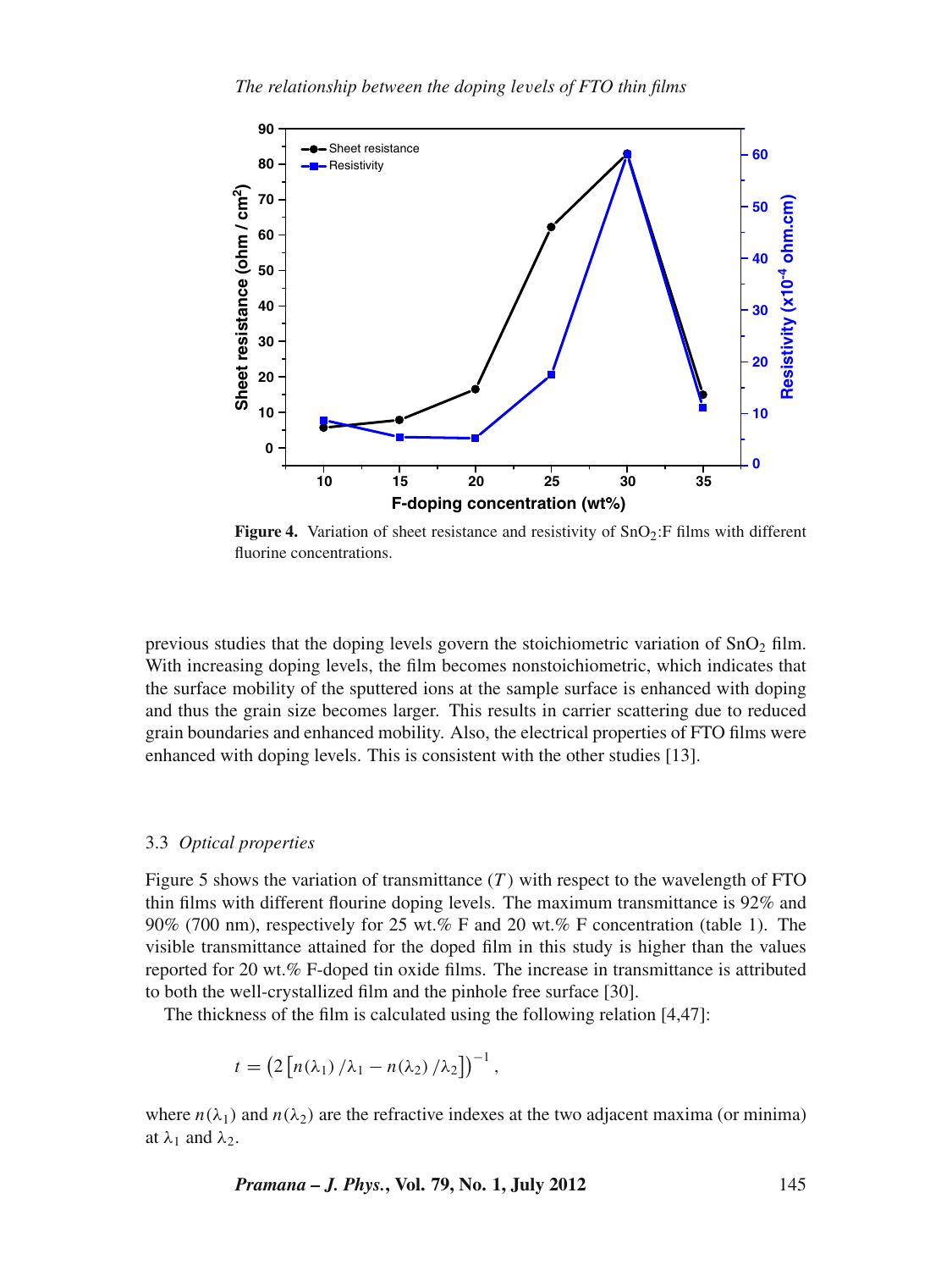

**Figure 5.** Optical transmission spectra of FTO thin films as a function of F-doping concentration.

The optical constants such as refractive index *n* and extinction coefficient  $C(\lambda)$ are determined from a transmittance spectrum (figure 6) using envelope method. The refractive index can be calculated from the following equations:

$$
n_{\text{film}} = 1/2([8n_{\text{sub}}C(\lambda) + (n_{\text{sub}} + 1)^{2}]^{1/2} + [8n_{\text{sub}}C(\lambda) + (n_{\text{sub}} - 1)^{2}]^{1/2})
$$
  

$$
C(\lambda) = [T^{+}(\lambda) - T^{-}(\lambda)]/[2T^{+}(\lambda) \cdot T^{-}(\lambda)],
$$



**Figure 6.** Transmission curve of interference envelope functions  $T^+(\lambda)$  and  $T^-(\lambda)$ .

146 *Pramana – J. Phys.***, Vol. 79, No. 1, July 2012**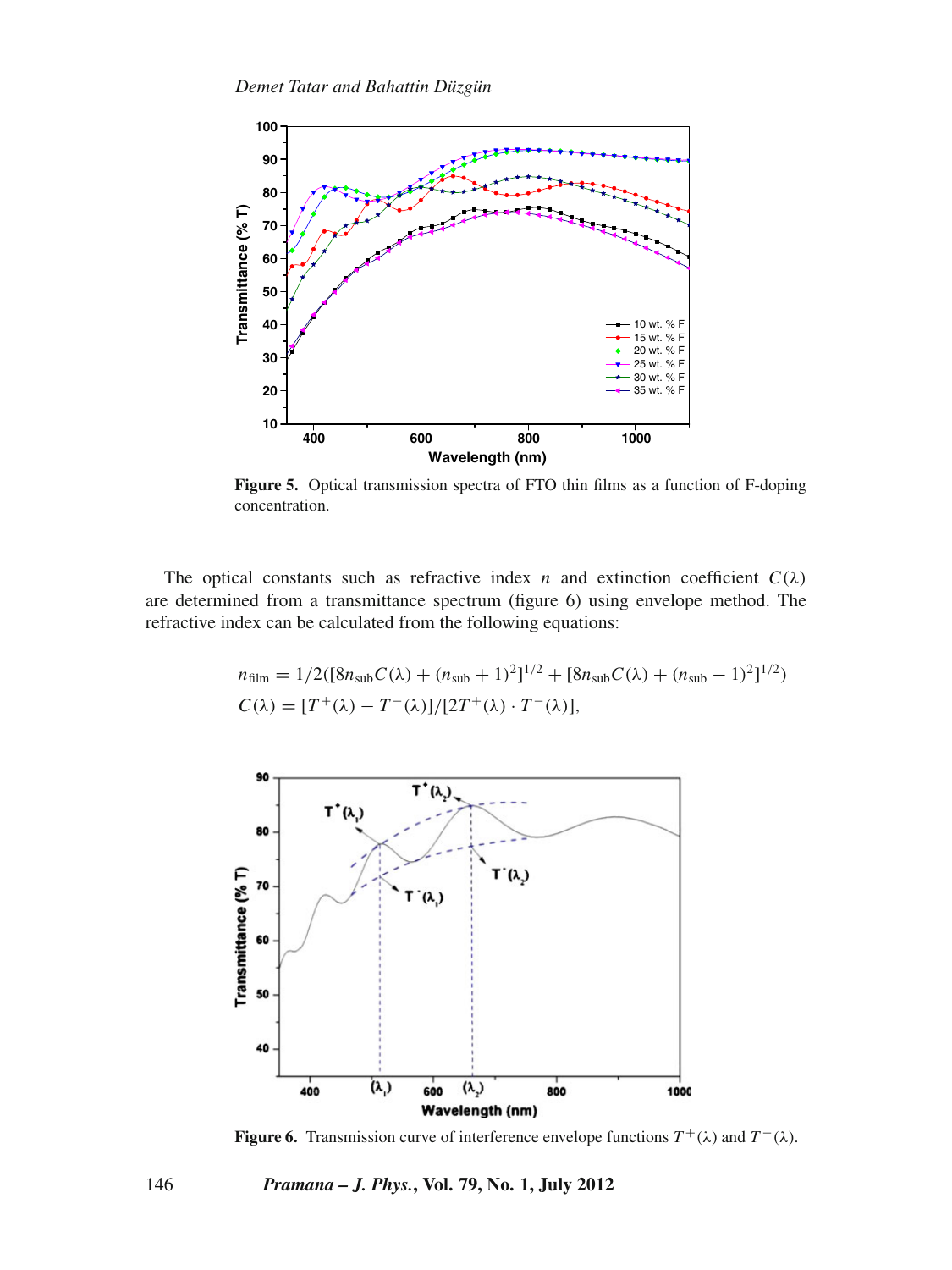where  $n_{\text{film}}$  is the refractive index of the film at  $\lambda$ ,  $n_{\text{sub}}$  is the refractive index of the substrate,  $T^+ (\lambda)$  is the maximum transmittance and  $T^- (\lambda)$  is the minimum transmittance in the λ values.

To determine these values, similar calculations have been done for ZnO thin films by Bazavan *et al* [46], by Moholkar *et al* [39] and by Gümüş *et al* [47]. For a sample the interference envelopes passing through the extreme points in the spectrum are shown in figure 6.

The variation of thickness of the deposited films is shown in figure 7 and table 3 from which, it is seen that as the concentrations of F in spraying solution increases, film thickness increases. Moholkar *et al* [39] have explained this as follows: as the concentration increases, thickness increases continuously due to the relative increase in  $Sn^{2+}$  and  $F^$ ions in the solution.

The figure-of-merit is an important parameter for evaluating FTO thin films for use in solar cells [31]. To compare the performance of various transparent conductors the most widely used figure-of-merit as defined by Haacke is  $\Phi_{\text{M}} = T^{10}/R_{\text{sh}}$  [3,26,31,36], where *T* is the transmittance at 700 nm and  $R_{sh}$  is the sheet resistance. This formula gives more weight to the transparency and thus is better adapted to solar cell technology [31]. It is clear that figure-of-merit depends on the sheet resistance. The calculated figure-of-merit values are given in table 1. It was found (table 1) that the value obtained for the films doped with 20 wt.% F is the highest in the present study (204  $\times$  10<sup>-4</sup>  $\Omega$ <sup>-1</sup>) because the formation of good quality film in terms of conductivity and transmittance is possible only at this deposition concentration. The obtained values are in good agreement with the earlier reports [31,36,45,48].

Figure 8 shows the plot of sheet resistance and figure-of-merit as a function of fluorine doping concentration.  $R_{\rm sh}$  increases with increasing F concentration and thereafter it decreases. The figure-of-merit increases with increasing F concentration, becomes a maximum of 204  $\times$  10<sup>-4</sup>  $\Omega^{-1}$  for 20 wt.% F and thereafter it decreases (figure 8).



**Figure 7.** Variation of the film thickness of FTO thin films as a function of F-doping concentration.

*Pramana – J. Phys.***, Vol. 79, No. 1, July 2012** 147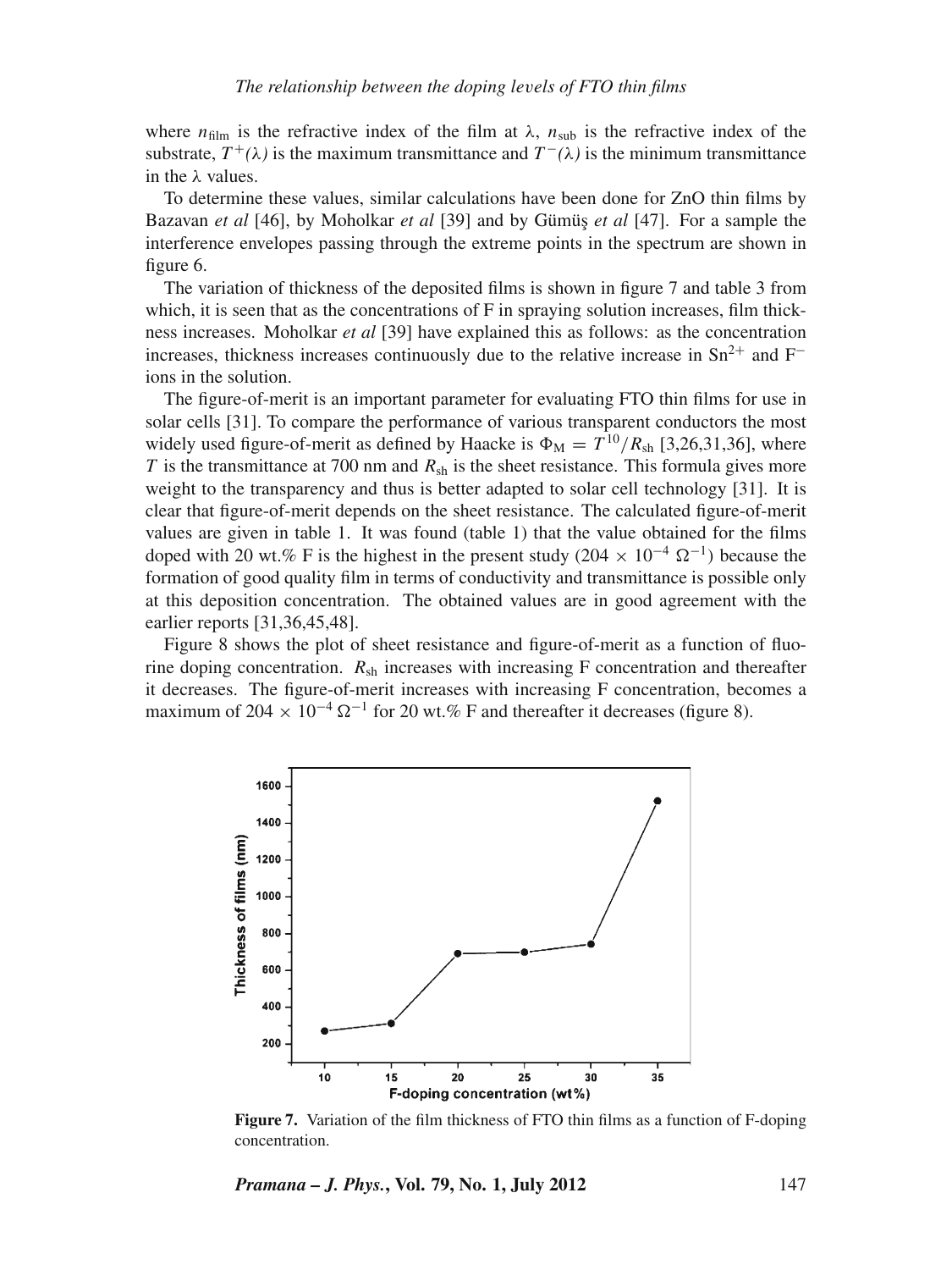

**Figure 8.** Plot of sheet resistance and figure-of-merit as a function of F-doping concentration.

## **4. Conclusions**

Polycrystalline thin films of  $SnO<sub>2</sub>$  with different ([F]/[Sn] ratios) fluorine doping concentrations were prepared using a home-made spray pyrolysis apparatus at substrate temperature 440◦C onto optical glasses. The effects of doping levels on the structural, electrical and optical properties of  $SnO<sub>2</sub>:$  were experimentally investigated. X-ray diffraction studies revealed that the material in the thin form is polycrystalline with tetragonal structure. The Hall measurements showed that the conductivity of the films is of n-type. The electrical conductivity characteristics, atomic force microscope (AFM) images, UV–vis spectra and X-ray diffraction patterns confirmed that the crystallinity is effected by doping levels. The FTO films are very smooth. X-ray diffraction pattern revealed the presence of cassiterite structure with  $(1 1 0)$ ,  $(2 0 0)$ ,  $(2 1 1)$  and  $(3 0 1)$ preferential orientations for FTO films. The lowest sheet resistance  $(R_{sh})$  for the  $SnO_2$ : F films was 5.69  $\Omega$ /cm<sup>2</sup>. The average visible transmittance (*T*) at 700 nm of the deposited films was 91.8%. The value of the figure-of-merit  $(\phi)$  in the FTO films at 700 nm was 204  $\times$  10<sup>-4</sup>  $\Omega$ <sup>-1</sup>. All the films were degenerate with carrier concentrations (*n*) in the range of  $0.09 \times 10^{20}$ –1.44 ×  $10^{20}$  cm<sup>-3</sup>. The resistivity ( $\rho$ ) and mobility ( $\mu$ ) of the samples were of the order of  $5.29 \times 10^{-4}$ –60.03 ×  $10^{-4}$  Ω·cm and 38.97–377.02 cm<sup>2</sup>/V·s, respectively. The grain size (*D*) was also found in the range of 17.45–33.22 nm. The obtained results suggest that the deposited films can be used as transparent electrodes in solar cells applications.

Similar studies were done previously by many researchers. In this paper, we emphasize the similarities and differences between the results obtained by us and by other researchers. The resistivity attained (5.29  $\times$  10<sup>-4</sup>  $\Omega$ ·cm) for the doped film (prepared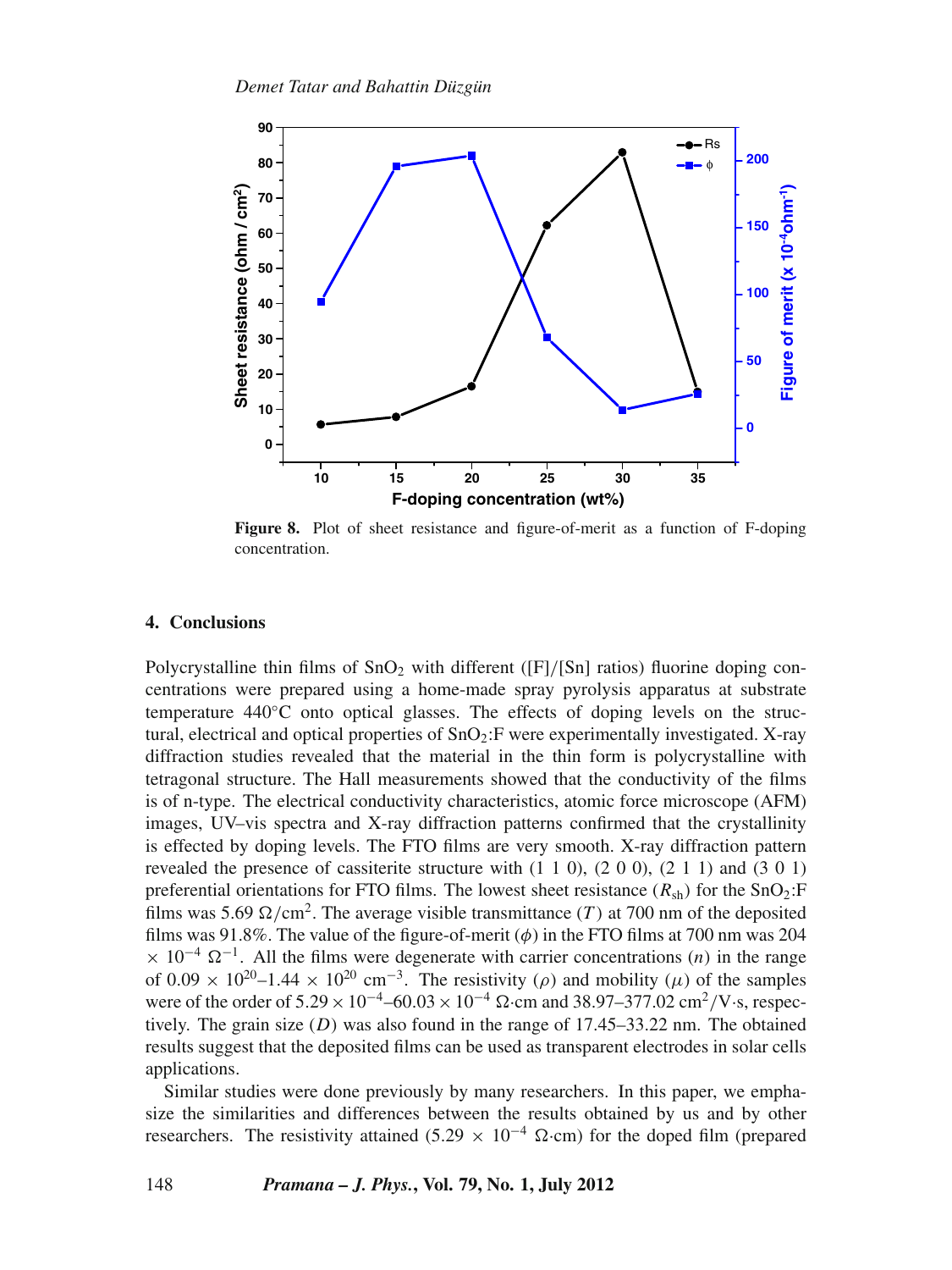at 440 $\degree$ C) in this study is lower than the values reported for 20 wt.% F-doped tin oxide films prepared from aqueous solution of  $SnCl<sub>2</sub>·2H<sub>2</sub>O$  precursor [5,30]. The highest transmittance of about 91.8% at 700 nm has been observed. The transmission attained in this study is greater than the values reported for fluorine-doped tin oxide films [26,30]. Irrespective of differences and similarities, most important results were obtained from the study.

# **References**

- [1] D Miao, Q Zhaoa, S Wua, Z Wange, X Zihanga and X Zhaoa, *J. Non-Cryst. Solids* **356**, 2557 (2010)
- [2] G J Exarhos and X D Zhou, *Thin Solid Films* **515**, 7025 (2007)
- [3] E Elengovan and K Ramamurthi, *J. Optoelectron. Ad*v*. Mater.* **5**/**1**, 45 (2003)
- [4] A A Yadav, E U Masumdar, A V Moholkar, M Neumann-Spallart, K Y Rajpure and C H Bhosale, *J. Alloys and Compounds* **448**, 350 (2009)
- [5] B Thangaraju, *Thin Solid Films* **402**, 71 (2002)
- [6] A Goetzberger and C Hebling, *Sol. Energy Mater. Sol. Cells* **62**, 1 (2000)
- [7] G Frank, E Kaur and H Kostlin, *Sol. Energy Mater.* **8**, 387 (1983)
- [8] S Chen, *Thin Solid Films* **77**, 127 (1981)
- [9] W Y Chung, C H Shim, S D Choi and D D Lee, *Sens. Act.* **B20**, 139 (1994)
- [10] J R Brown, P W Haycock, L M Smith, A C Jones and E W Williams, *Sens. Act.* **B63**, 109 (2000)
- [11] P Nelli, G Faglia, G Sberveglieri, E Cerede, G Gabetta, A Dieguez and J R Morante, *Thin Solid Films* **371**, 249 (2000)
- [12] I Stambolova, K Konstantinov and T Tsacheva, *Mater. Chem. Phys.* **63**, 177 (2000)
- [13] S U Lee, W S Choi and B Hong, *Phys. Scr.* **T129**, 312 (2007)
- [14] E Elangovan, S A Shivashankar and K Ramamurthi, *J. Crystal Growth* **276**, 215 (2005)
- [15] P S Patil, *Mater. Chem. Phys.* **59**, 185 (1999)
- [16] M Ruske, G Brauer and J Szczrbowski, *Thin Solid Films* **351**, 146 (1999)
- [17] Q Zhao, S Wu and D Miao, *Ad*v*. Mater. Res.* **150–151**, 1043 (2011)
- [18] D Belanger, J P Dotelet, B A Lombos and J I Dickson, *J. Electrochem. Soc.* **398**, 1321 (1985)
- [19] A C Arias, L S Roman, T Kugler, R Toniola, M S Meruvia and I A Hummelgen, *Thin Solid Films* **371**, 201 (2000)
- [20] P S Shewale, S I Patil and M D Uplane, *Semicond. Sci. Technol.* **25**, 115008 (2010)
- [21] O K Varghese and L K Malhotra, *J. Appl. Phys.* **87**, 7457 (2000)
- [22] M K Karanjai and D D Gupta, *J. Phys. D: Appl. Phys.* **21**, 356 (1988)
- [23] G Gordillo, L C Moreno, W de la Cruz and P Theran, *Thin Solid Films* **252**, 61 (1994)
- [24] A Malik, A Seco, E Fortunato and R Martin, *J. Non-Cryst. Solids* **1092**, 227 (1998)
- [25] B Zhang, Y Tian, J C Zhang and W Cai, *J. Mater Sci.* **46**, 1884 (2011)
- [26] A V Moholkara, S M Pawara, K Y Rajpureb, S N Almaric, P S Patilb and C H Bhosale, *Solar Energy Mater. Solar Cells* **92**, 1439 (2008)
- [27] Q Chen, Y Qian, Z Chen, G Zhou and Y Zhang, *Thin Solid Films* **264**, 25 (1995)
- [28] A Smith, J M Laurent, D S Smith, J P Bonnet and R R Clemente, *Thin Solid Films* **266**, 20 (1995)
- [29] K Omura, P Veluchamy and M Murozono, *J. Elecktrochem. Soc.* **146**, 2113 (1999)
- [30] A V Moholkar, S M Pawara, K Y Rajpure, C H Bhosale and J H Kim, *Appl. Surface Sci.* **255**, 9358 (2009)
- [31] N Menarian, S M Rozati, E Elemurugu and E Fortunato, *Phys. Status Solidi* **C79**, 2277 (2010)